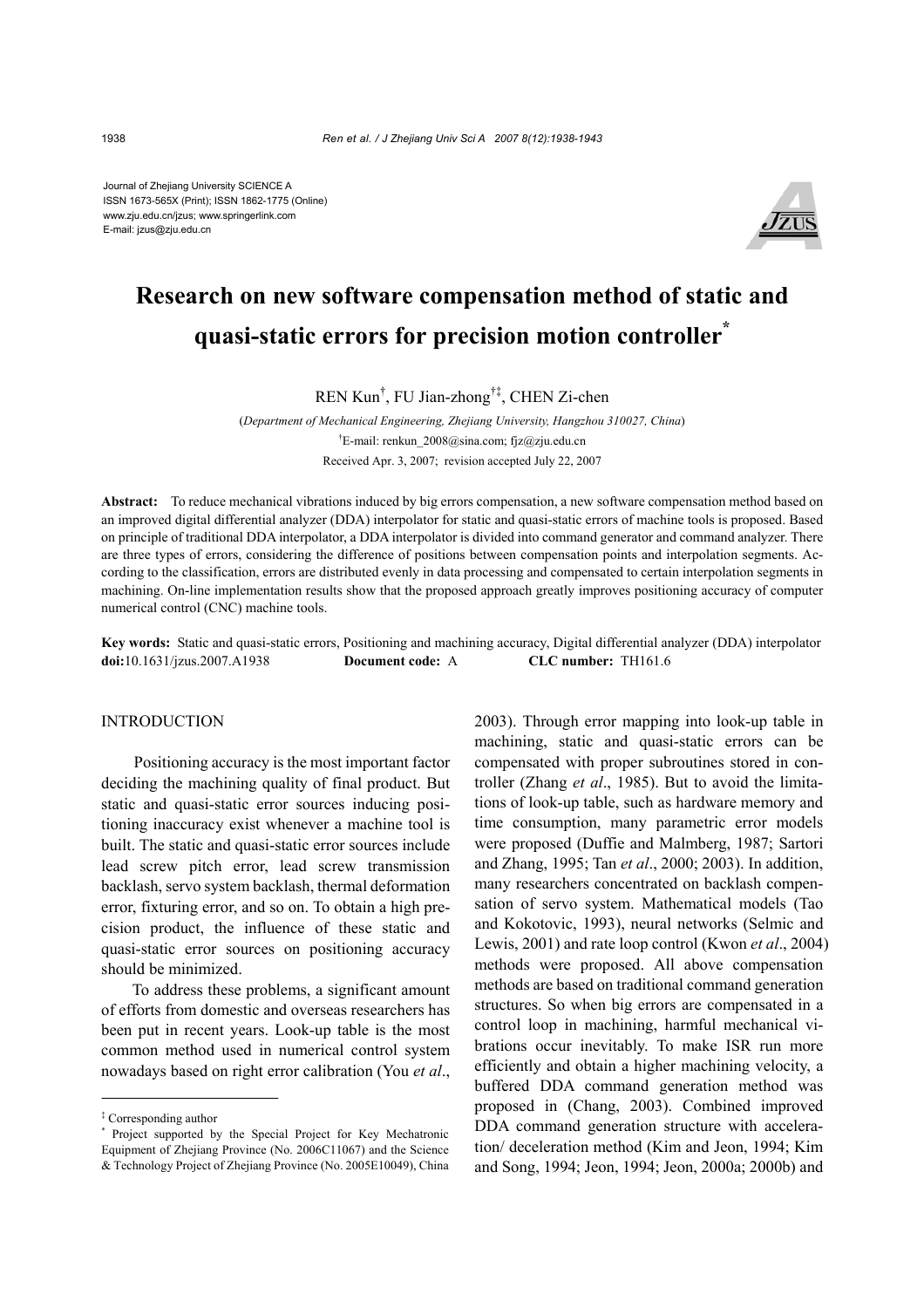data processing method in buffer (Ren *et al*., 2006; 2007), reduction of harmful mechanical vibrations becomes possible.

In this paper a new software error compensation method is proposed. Using improved command generation generator, the static and quasi-static errors are merged into interpolation segments in data buffer by DDA analyzer and compensated evenly by DDA command generator in machining.

# DDA WITH ERROR COMPENSATION

In a DDA interpolator, the adder is the basic device, and value in it changes at every DSP clock oscillation until overflows to generate pulses for axes moving. In Fig.1, a hardware structure of DDA interpolator is given. The principle of DDA is using summation of areas of many small rectangles to approximate the real area, which is the integration of a continuous curve. The integration can be expressed as follows:

$$
A(t) = \int_0^t C(u) dt \approx \sum_{i=1}^k C(u_i) \Delta t, \qquad (1)
$$

where,  $A(t)$  is the integration of parametric curve  $C(u)$ in time domain.  $C(u_i)$  is a discrete point on parametric curve  $C(u)$ .  $\Delta t$  is the clock oscillation period, *k* is the total number of discrete points. If ∆*t* is small enough,  $A(t)$  can be approximated sufficiently. Then  $A(t)$  can be expressed as follows:

$$
A_k = A_{k-1} + \Delta A_k, \qquad (2)
$$

where



**Fig.1 Hardware structure of DDA interpolator**

When position information ∆*Ak* was sent into accumulator of DDA at every control loop, the value of  $A_k$  can be confirmed firstly. Secondly, the adder of DDA adds  $A_k$  and the value in remainder register

$$
R_k = A_k + Q_{k-1},\tag{3}
$$

where, *Qk*−1 is the last value in remainder register. The value of  $R_k$  has two situations:

(1)  $R_k > 2^n$  (*n* is the bit number of the adder), the adder of DDA overflows and

$$
Q_k = A_k + Q_{k-1} - overflows,
$$
 (4)

(2)  $R_k \leq 2^n$ ,  $R_k$  will be sent into the remainder register directly and

$$
Q_k = R_k. \tag{5}
$$

The integrator constant  $f_{\text{cons}}$  can be expressed as

$$
f_{\text{cons}} = \frac{1}{2^n \Delta t}.
$$
 (6)

The total overflowing pulses  $P_t$  can be written as

$$
P_{t} = \text{mod}(C_{k}, 2^{n}),\tag{7}
$$

and the average frequency  $f_{\text{aver}}$  of output pulses is

$$
f_{\text{aver}} = P_{\text{t}}/\Delta t. \tag{8}
$$

Based on the original DDA structure, a second adder was added (Fig.2). Another more pulse can be generated in an interpolation sample period when necessary.



**Fig.2 Hardware structure of DDA interpolator with compensator**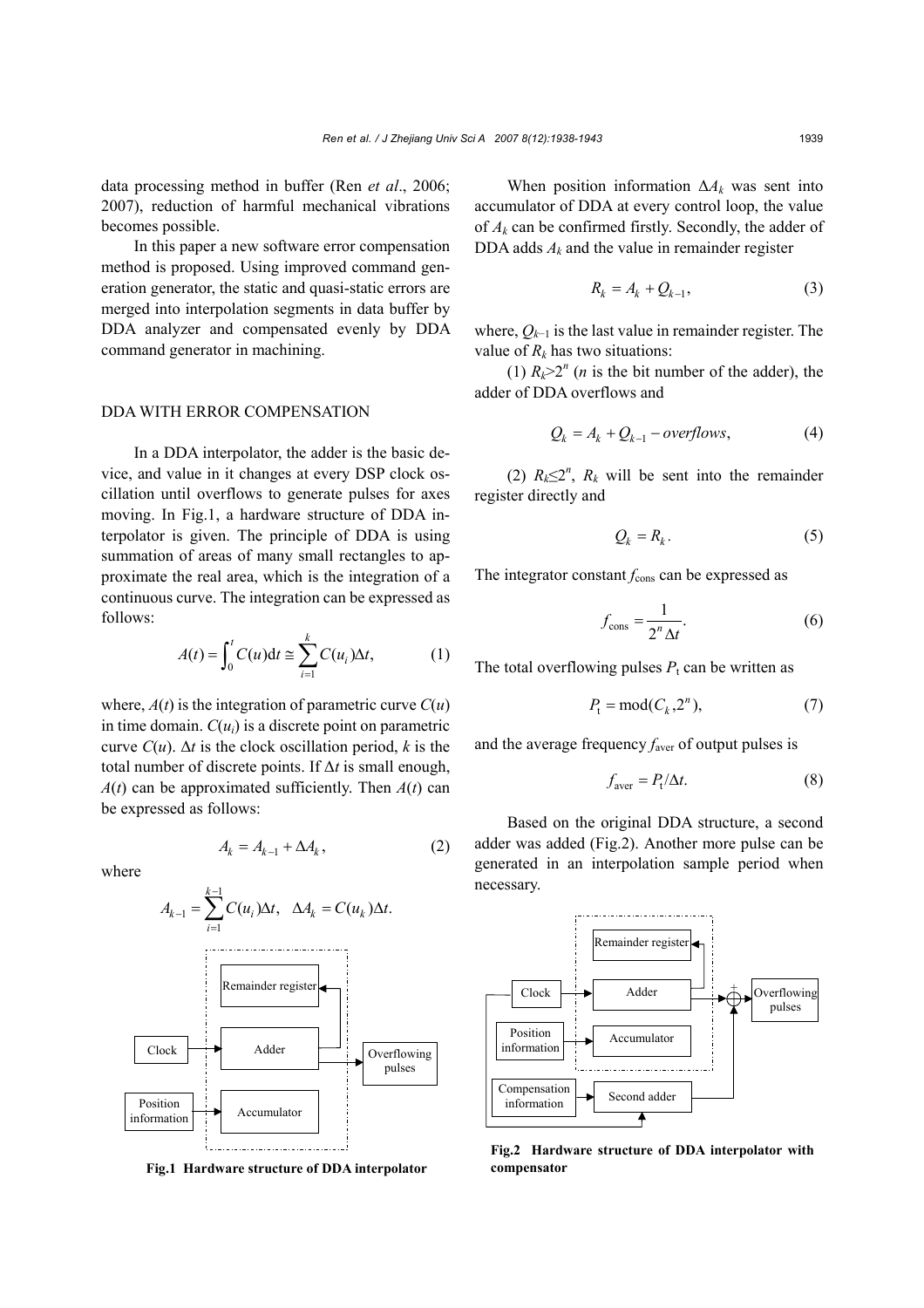## EVEN ERROR COMPENSATION

## **Improved DDA command generation structure**

In traditional control system, the error compensator is separate from the interpolator (Fig.3) and the linear compensation method is the main method to accomplish error compensation. The compensation is always inside the servo loop to obtain maximum speed and accuracy. So big errors will bring mechanical vibrations and machining accuracy will be degraded. To overcome this drawback, compensation should not be combined within machining but within data processing.

To improve compensation, a new DDA command generation structure is given (Fig.4). The DDA interpolator is divided into two parts (Chang, 2003): command analyzer and command generator. When interpolation data are input into buffer of control system, whatever linear segments or circle segments before the machining begins, the error compensation table will be projected to every interpolation segment



**Fig.3 Traditional DDA command generation structure**



**Fig.4 Improved DDA command generation structure**

accordingly. Command analyzer analyzes G-Code stored in rotary buffer and error information stored in error compensation table. The analyzing results will be saved in temporary register and used by command generator. This means that compensation and interpolation can be synchronized in machining. Based on the improved DDA command generation structure, the errors at calibration points can be distributed evenly to relevant interpolation segments. Higher machining accuracy and smaller mechanical vibrations can be guaranteed.

# **Relationship between compensation points and interpolation points**

According to the travel length of each axis between two end-effectors and a certain interval, error compensation points are created. Before distributing errors segments, the relationship between compensation points and interpolation segments should be confirmed firstly. There are three categories as given below:

(1) Interpolation segment includes compensation points (see Fig.5a)

$$
\overline{E_i E_{i+1}} \subset \overline{P_i P_{i+1}}\,,\tag{9}
$$

where,  $P_i$  and  $P_{i+1}$  represent coordinates of interpolation points on an axis along the tool path to be machined.  $E_i$  and  $E_{i+1}$  represent coordinates of compensation points on an axis to be calibrated. The coordinates are all based on the same original point.



**Fig.5 Three types of relationship between compensation points and interpolation segments. (a) Interpolation segment includes compensation points; (b) Compensation segment includes interpolation points; (c) Compensation segment and interpolation segment intersect**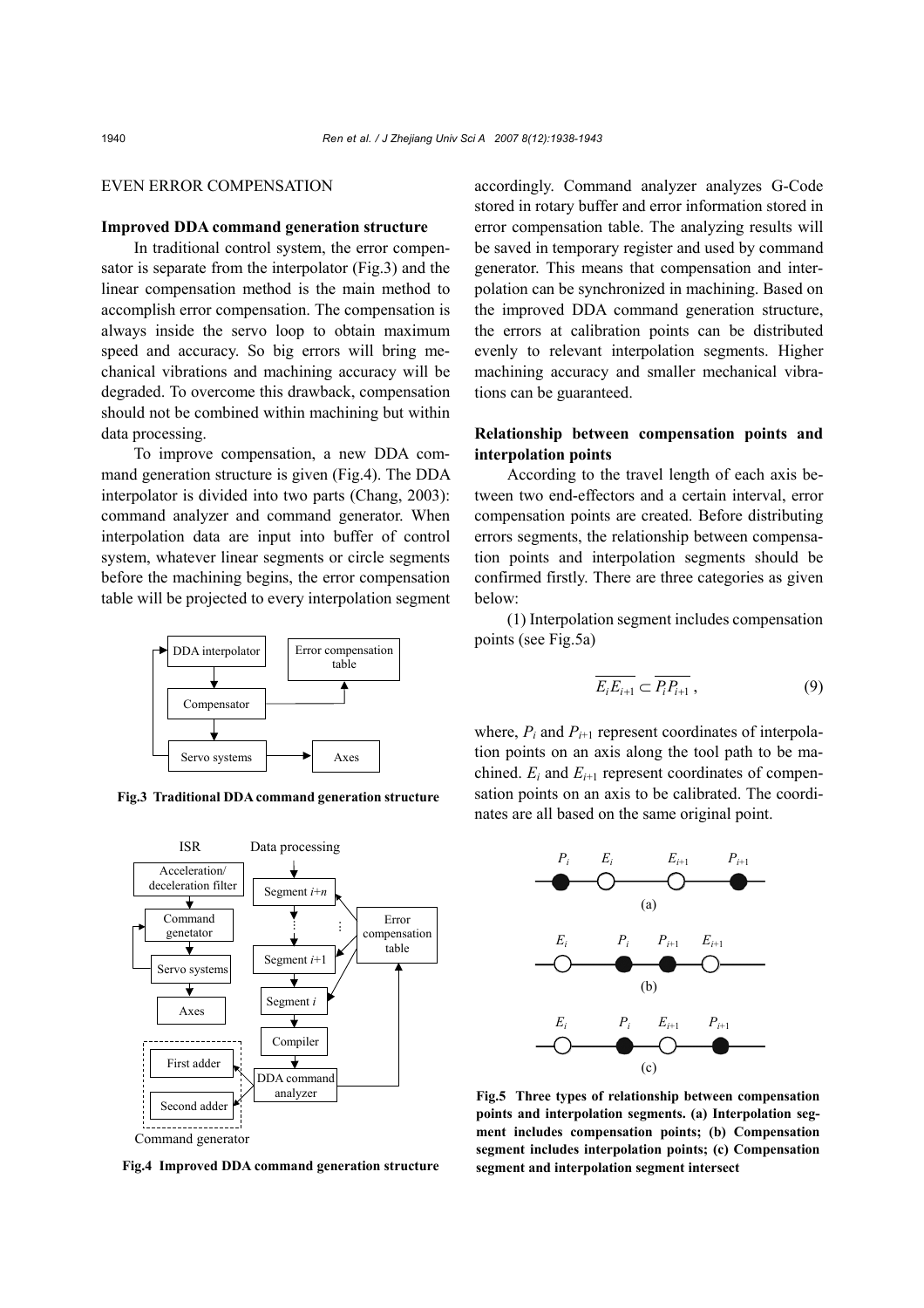(2) Compensation segment includes interpolation points (see Fig.5b)

$$
\overline{P_i P_{i+1}} \subset \overline{E_i E_{i+1}},\tag{10}
$$

(3) Compensation segment and interpolation segment intersect but are not subjected totally to each other (Fig.5c)

$$
\overline{P_i P_{i+1}} \not\subset \overline{E_i E_{i+1}}, \quad \overline{E_i E_{i+1}} \not\subset \overline{P_i P_{i+1}}.
$$
 (11)

## **Error even distribution**

According to the relationship between compensation points and interpolation points, errors can be projected to relevant interpolation segments. For the first situation (Fig.5a), the value of error projected to segment  $\overline{P_i P_{i+1}}$  can be expressed as follows:

$$
O_{i} = (e_{i} - e_{i-1}) \cdot \frac{|E_{i} - P_{i}|}{|E_{i} - E_{i-1}|} + (e_{i+1} - e_{i}) +
$$
  

$$
(e_{i+2} - e_{i+1}) \cdot \frac{|P_{i+1} - E_{i+1}|}{|E_{i+2} - E_{i+1}|},
$$
 (12)

where,  $e_i$  is the compensation value at the calibration point *Ei*.

For the second situation (Fig.5b):

$$
O_i = |e_{i+1} - e_i| \cdot \frac{|P_{i+1} - P_i|}{|E_{i+1} - E_i|}.
$$
 (13)

And for case (3) (Fig.5c):

$$
O_i = |e_{i+1} - e_i| \cdot \frac{|E_{i+1} - P_i|}{|E_{i+1} - E_i|} + |e_{i+2} - e_{i+1}| \cdot \frac{|P_{i+1} - E_{i+1}|}{|E_{i+2} - E_{i+1}|}.
$$
 (14)

In machining, *Oi* should be distributed evenly to its relevant interpolation segment  $\overline{P_i P_{i+1}}$ . The time of machining  $\overline{P_i P_{i+1}}$  can be confirmed:

$$
T_i = \left| \overline{P_i P_{i+1}} \right| \cdot B \cdot \Delta t, \qquad (15)
$$

and time for compensation of *Oi*

$$
T_{ci} = |O_i| \cdot B \cdot \Delta t,\tag{16}
$$

where,  $T_i$  is the machining time of segment  $\overline{P_i P_{i+1}}$ ,  $T_{ci}$ is the time for compensation of  $O_i$ ,  $B$  is the basic length unit.  $O_i$  can be distributed evenly and the interval of compensation is

$$
T_{\mathbf{p}i} = \Delta t \cdot T_i / T_{ci},\tag{17}
$$

where,  $T_{pi}$  is the interval of compensation when segment  $\overline{P_i P_{i+1}}$  is machined.

## RESULTS AND DISCUSSION

## **Hardware configuration**

Fig.6 shows the hardware configuration for error compensation experiment. Controller is PC based and communicates with PC with 104 buses. DSP clock oscillation frequency is 40 MHz. The adder is 16-bit.



**Fig.6 Hardware configuration of the controller**

#### **Error calibration**

The experiment is based on a glass machining center of three axes (see Fig.7). The *X*, *Y* and *Z* axes travel together to span a 400 mm×270 mm×120 mm 3D space. The error to be calibrated is groove pitch error. The interpolation control period is 2 ms and BLU is 0.5  $\mu$ m. *Y* axis is selected as an example to be calibrated and compensated. The interval of calibration is 10 mm. The errors at every calibration points were shown in Fig.8a.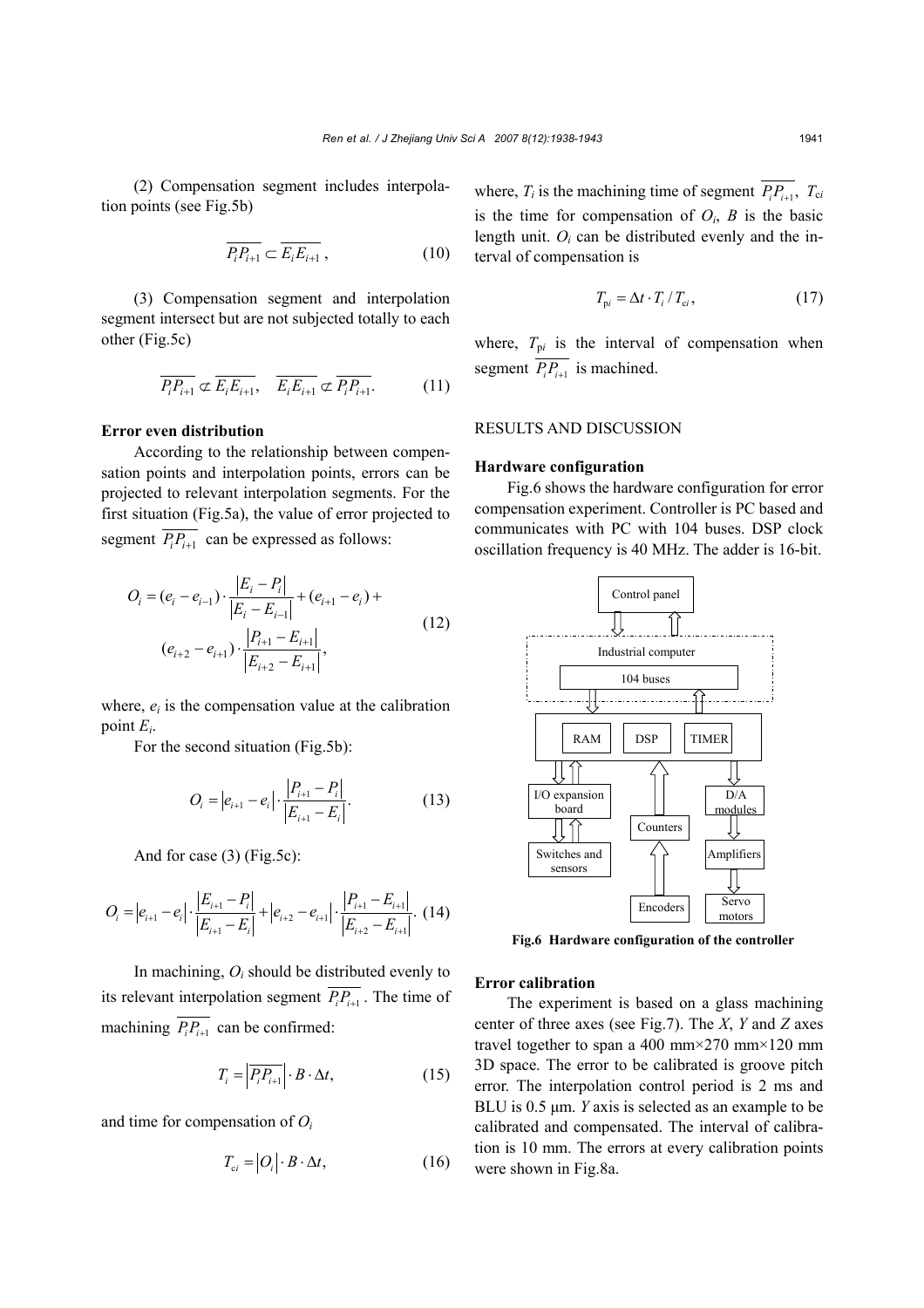

**Fig.7 The computer numerical control (CNC) for glass machining**



**Fig.8 Groove error**  (a) Before compensation; (b) After compensation

# **Error compensation**

From calibration data, a segment from position 200 mm to position 210 mm of *Y* axis is selected at random and other segments on *Y* axis are the same. The pitch errors at positions 190 mm, 200 mm and 210 mm are 24.9 µm, 26.2 µm and 28.2 µm, respectively. The two G-Code commands such as G01 Y196.521 and G01 Y203.865 are given. When the machining begins, the error compensation table is projected to the segment (196.521, 203.865) automatically. Firstly compensation type can be confirmed according to Fig.5c and Eq.(11). The compensation value  $O_i$  for the machining segment (196.521, 203.865) is 1.22 µm according to Eq.(14). And the interval of compensation is 183.6 ms according to Eq.(17).

Based on calibration data and compensation method proposed by this paper, the compensation results for the whole *Y* travel length is shown as Fig.8b.

#### **Result comparison**

Under different control structures, a glass is machined with different compensation methods (Fig.9). Fig.10a is the grinding result under traditional control structure and Fig.10b is that under improved DDA control structure. It can be seen that the compensation method proposed in this paper makes glass edges smoother. The vibrations induced by big errors compensation have been greatly reduced.



**Fig.9 Grinding glasses under improved DDA control**



**Fig.10 Grinding results of two ground glasses. (a) Under traditional control; (b) Under improved DDA control** 

# **CONCLUSION**

By improving traditional DDA command generation structure, static and quasi-static errors can be compensated evenly to its relevant interpolation segments in real time: